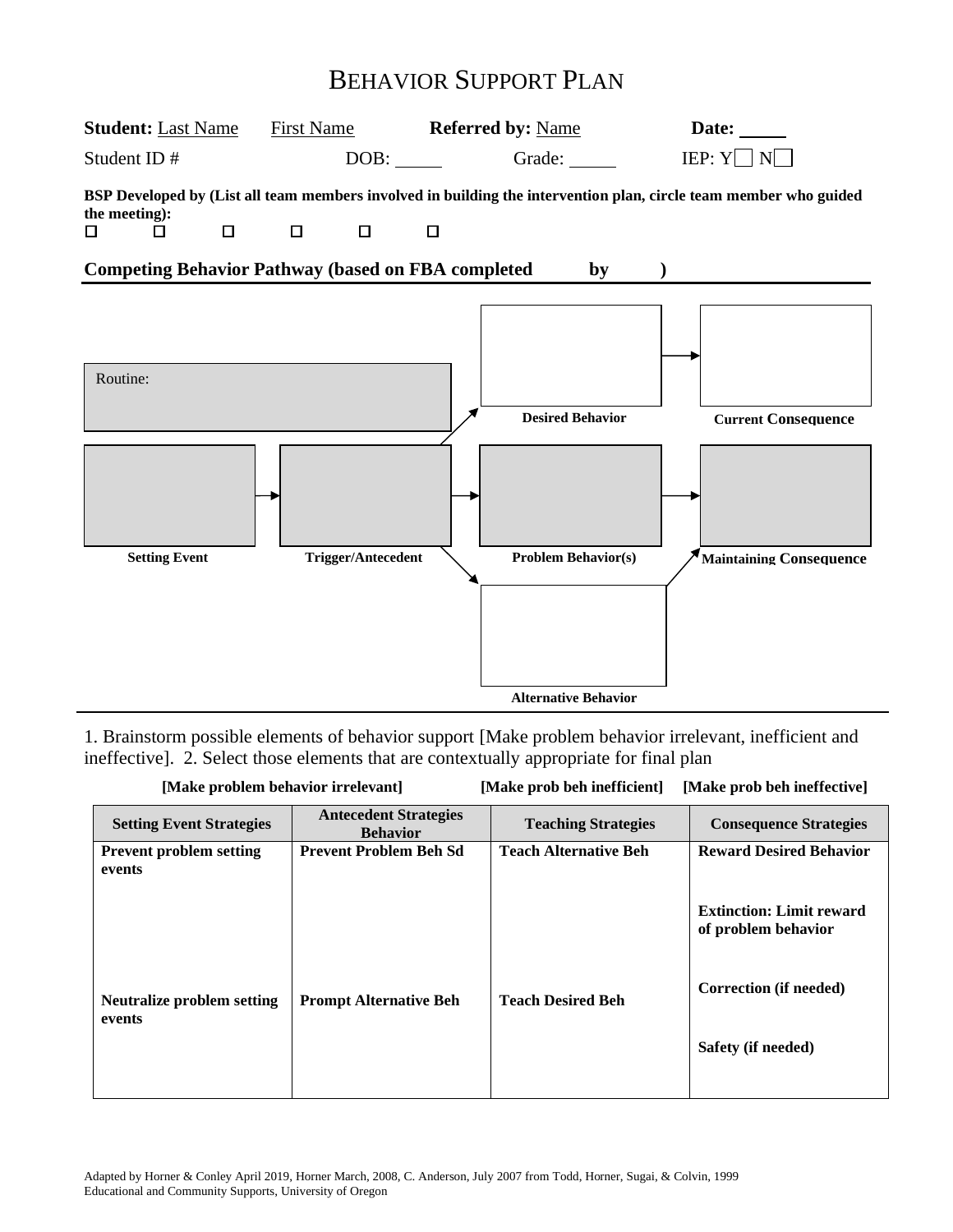## **Behavior Support Plan – Fidelity and Outcome Goals**

1. Develop measurable, realistic goals for adult implementation fidelity of the behavior plan. 2. Develop measurable, realistic goals for student behavior [increase pro-social behaviors, decrease challenging behaviors].

#### **Plan Implementation Fidelity(s):**

a.

#### **Student Behavior Goal(s):**

b.

c.

## **Behavior Support Plan – Action Plan**

1. Provide a realistic timeline for both initial adoption [start-up tasks, training, coaching] and sustained implementation [weeks that team has committed to implement and monitor current plan]. Provide clear tasks for initial adoption and sustained implementation of the selected elements above. 2. Identify who is responsible for coordinating or completing the task and the schedule [When the start-up adoption tasks are complete and the continued schedule for sustained implementation].

## **Initial Adoption Timeline:** from Start Date to End Date

## **Estimated Sustained Implementation Timeline:** from Start Date to End Date

#### **Part A. Implementation of Strategies**

|    | <b>Element</b>                                                                                                                                              | <b>Initial Adoption</b><br><b>Tasks</b> | <b>Sustained</b><br>Implementation<br><b>Tasks</b> | Who will<br>coordinate and/or<br>implement? | <b>Schedule</b>                                                                                                                                |
|----|-------------------------------------------------------------------------------------------------------------------------------------------------------------|-----------------------------------------|----------------------------------------------------|---------------------------------------------|------------------------------------------------------------------------------------------------------------------------------------------------|
| 1. | <b>Strategies to prevent</b><br>problem behavior from<br>occurring<br>a. Modifications to setting<br>events<br>b. Modifications to<br>trigger/antecedent/Sd |                                         |                                                    |                                             | Initial adoption<br>target date: Date<br><b>Sustained Tasks</b><br>continue from<br><b>Start Date to End</b><br>Date<br>Sustained<br>Schedule: |
| 2. | <b>Strategies to teach new</b><br>behaviors<br>a. Teach the alternative<br>behavior<br>b. Teach the desired behavior                                        |                                         |                                                    |                                             | Initial adoption<br>target date: Date<br><b>Sustained Tasks</b><br>continue from<br><b>Start Date to End</b><br>Date<br>Sustained<br>Schedule: |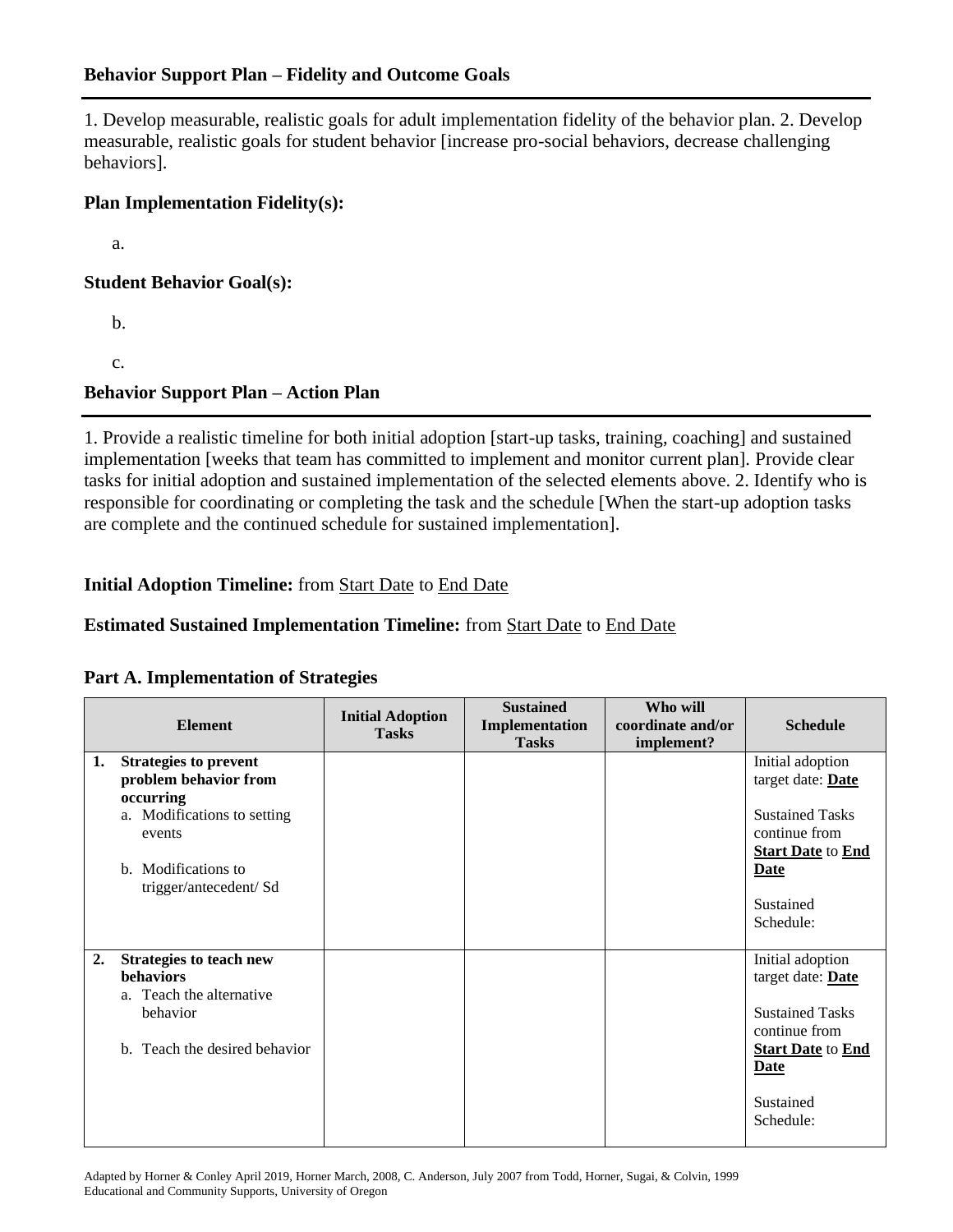|    | <b>Element</b>                                                                                                                                                                                                                                       | <b>Initial Adoption</b> | <b>Sustained</b><br>Implementation | Who will<br>coordinate and/or | <b>Schedule</b>                                                                                                                                              |
|----|------------------------------------------------------------------------------------------------------------------------------------------------------------------------------------------------------------------------------------------------------|-------------------------|------------------------------------|-------------------------------|--------------------------------------------------------------------------------------------------------------------------------------------------------------|
|    |                                                                                                                                                                                                                                                      | <b>Tasks</b>            | <b>Tasks</b>                       | implement?                    |                                                                                                                                                              |
| 3. | <b>Strategies to reinforce</b><br>appropriate (alternative and<br>desired) behavior<br>a. Steps to reward during<br>initial instruction and skill<br>building (what you will do<br>now)<br>b. Steps to reward appropriate<br>behavior over time — to |                         |                                    |                               | Initial adoption<br>target date: Date<br><b>Sustained Tasks</b><br>continue from<br><b>Start Date</b> to <b>End</b><br><b>Date</b><br>Sustained<br>Schedule: |
|    | maintain new skills                                                                                                                                                                                                                                  |                         |                                    |                               |                                                                                                                                                              |
| 4. | <b>Steps to minimize rewards</b><br>for problem behavior                                                                                                                                                                                             |                         |                                    |                               | Initial adoption<br>target date: Date<br><b>Sustained Tasks</b><br>continue from<br><b>Start Date</b> to <b>End</b><br><b>Date</b><br>Sustained<br>Schedule: |
| 5. | <b>Correction/Punishment</b><br>procedures (if needed):<br>Socially appropriate aversive<br>event delivered contingent<br>on problem behavior                                                                                                        |                         |                                    |                               | Initial adoption<br>target date: Date<br><b>Sustained Tasks</b><br>continue from<br><b>Start Date</b> to <b>End</b><br><b>Date</b><br>Sustained<br>Schedule: |
|    | 6. Safety procedures (if<br>needed): Steps to ensure the<br>safety of all in a dangerous<br>situation                                                                                                                                                |                         |                                    |                               | Initial adoption<br>target date: Date<br><b>Sustained Tasks</b><br>continue from<br><b>Start Date</b> to End<br><b>Date</b><br>Sustained<br>Schedule:        |

## **Part B. Team Reviews and Coordination Tasks**

| <b>Element</b>                                                                        | <b>Initial Adoption</b><br><b>Tasks</b> | <b>Sustained</b><br>Implementation<br><b>Tasks</b> | Who will<br>coordinate and/or<br>implement? | <b>Schedule</b>                         |
|---------------------------------------------------------------------------------------|-----------------------------------------|----------------------------------------------------|---------------------------------------------|-----------------------------------------|
| <b>Stakeholder communication</b><br>and review procedures (e.g.,<br>parents, student, |                                         |                                                    |                                             | Initial adoption<br>target date: Date   |
| implementers, coordinator,<br>specialists)                                            |                                         |                                                    |                                             | <b>Sustained Tasks</b><br>continue from |

Adapted by Horner & Conley April 2019, Horner March, 2008, C. Anderson, July 2007 from Todd, Horner, Sugai, & Colvin, 1999 Educational and Community Supports, University of Oregon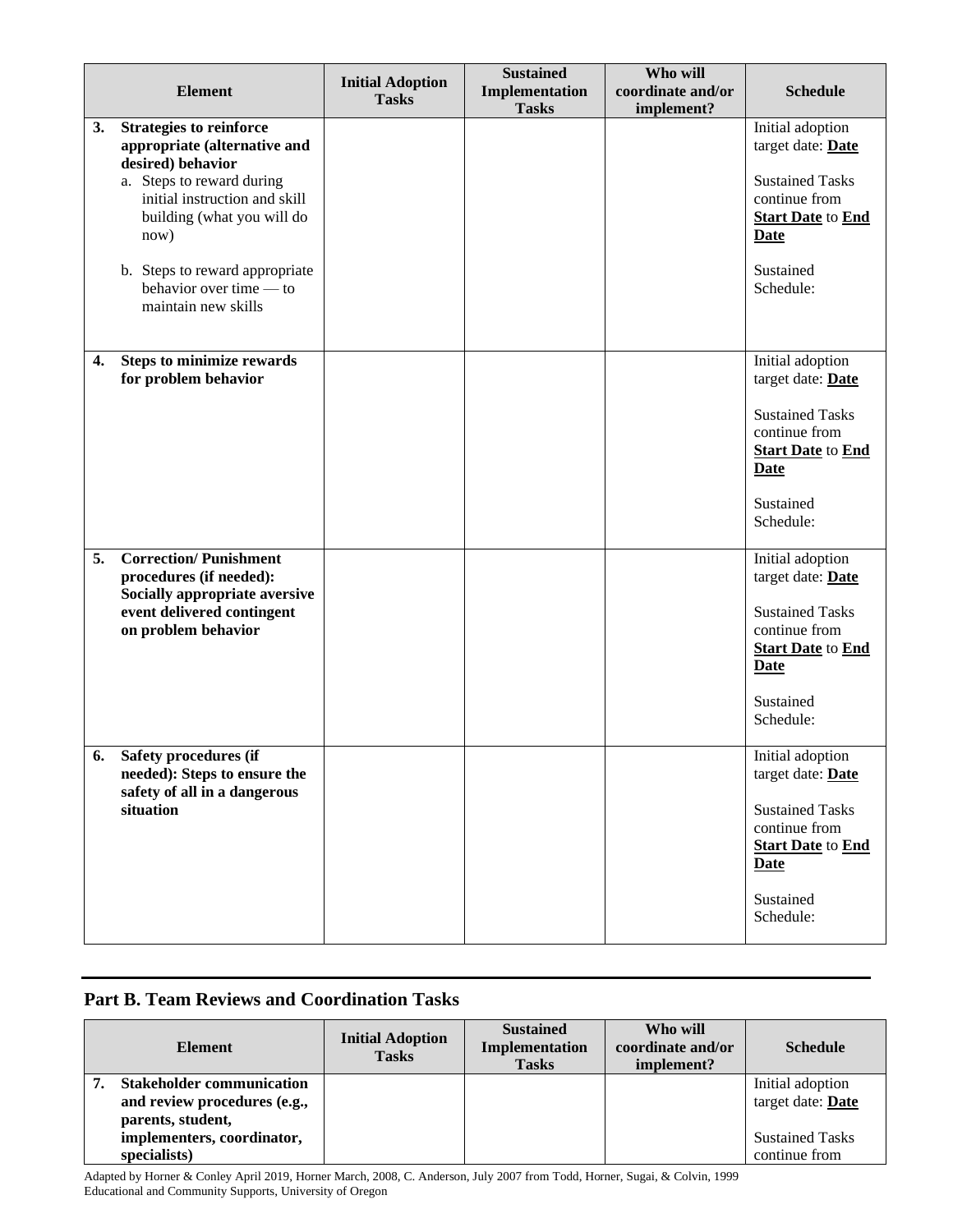| <b>Element</b>                                                                                        |                                                                                                                                                                                                                                                                                   | <b>Initial Adoption</b><br><b>Tasks</b>                                                                                                      | <b>Sustained</b><br>Implementation<br><b>Tasks</b>                                                                 | Who will<br>coordinate and/or<br>implement? | <b>Schedule</b>                                                                                                                                              |
|-------------------------------------------------------------------------------------------------------|-----------------------------------------------------------------------------------------------------------------------------------------------------------------------------------------------------------------------------------------------------------------------------------|----------------------------------------------------------------------------------------------------------------------------------------------|--------------------------------------------------------------------------------------------------------------------|---------------------------------------------|--------------------------------------------------------------------------------------------------------------------------------------------------------------|
| a.<br>status, progress,<br>changes                                                                    | Stand-up reviews: brief<br>$(1-10 \text{ min})$ meetings with<br>primary stakeholders to<br>quickly discuss current<br>challenges, or small plan                                                                                                                                  |                                                                                                                                              |                                                                                                                    |                                             | <b>Start Date</b> to <b>End</b><br><b>Date</b><br>Sustained<br>Schedule:                                                                                     |
| b. Team reviews: formal<br><i>assessment</i> )                                                        | meetings with all available<br>stakeholders to review<br>fidelity and outcome data,<br>identify/define problems,<br>determine future actions<br>(e.g., continue, modify, new                                                                                                      |                                                                                                                                              |                                                                                                                    |                                             |                                                                                                                                                              |
| 8.<br><b>Implementer and</b><br>stakeholder training and<br>coaching on strategies and<br>procedures  |                                                                                                                                                                                                                                                                                   |                                                                                                                                              |                                                                                                                    |                                             | Initial adoption<br>target date: Date<br><b>Sustained Tasks</b><br>continue from<br><b>Start Date</b> to <b>End</b><br><b>Date</b><br>Sustained<br>Schedule: |
| <b>Evaluation Plan</b><br>9.<br>and when reviewed?)<br>often, by whom, how<br>reviewed?)              | a. How will we know if the<br>plan is being implemented?<br>(What information will be<br>collected, how often, by<br>whom, how summarized,<br>b. How will we know if the<br>plan is being successful?<br>(What student outcomes<br>will be monitored, how<br>summarized, and when | Create datasheet<br>Schedule data<br>tasks: collection,<br>entry, analysis,<br>sharing<br>Post datasheet and<br>tasks to I-SWIS<br>case file | Collect fidelity<br>Collect outcome 1<br>Collect outcome 2<br>Enter data<br>Analyze<br>Send out progress<br>report |                                             | Initial adoption<br>target date: Date<br><b>Sustained Tasks</b><br>continue from<br><b>Start Date</b> to End<br><b>Date</b><br>Sustained<br>Schedule:        |
| 10. Plan for notifying substitutes<br>or new stakeholders (Who<br>else might need to be<br>informed?) |                                                                                                                                                                                                                                                                                   |                                                                                                                                              |                                                                                                                    |                                             | Initial adoption<br>target date: Date<br><b>Sustained Tasks</b><br>continue from<br><b>Start Date</b> to <b>End</b><br>Date<br>Sustained<br>Schedule:        |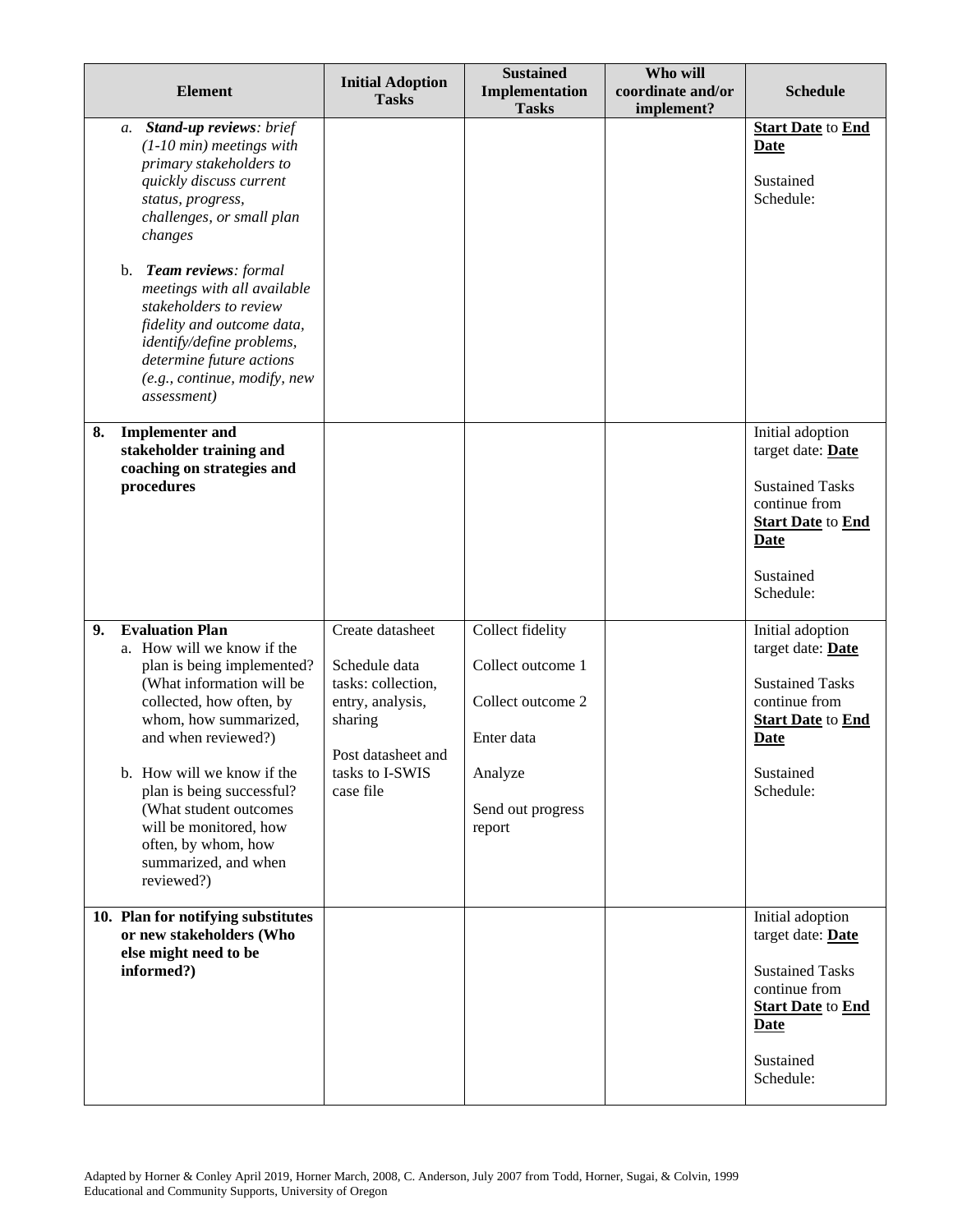## **Team Confidence Rating**

1. Once all elements are documented in the action plan gather feedback from each team members (i.e., stakeholders) on the checks below using an "X" or team member initial. Half ratings are acceptable. If all items are rated as 4-5 the BIP is ready for implementation. For any items rated below 4 (high) use the XXX (Problem-Solving Worksheet) XXX provided in the next section to refine the behavior support plan and complete a second confidence rating with the team.

|                                                         |      | $\mathbf 2$ |        |      |      |
|---------------------------------------------------------|------|-------------|--------|------|------|
|                                                         | Very | Low         | Unsure | High | Very |
| Indicate a check for each team member                   | Low  |             |        |      | High |
| Technically Sound: Plan is consistent with              |      |             |        |      |      |
| assessment information and perceived as likely to be    |      |             |        |      |      |
| effective.                                              |      |             |        |      |      |
| <u>Procedurally Sound:</u> The elements of the plan are |      |             |        |      |      |
| understood, acceptable and within the skills of staff   |      |             |        |      |      |
| Resources: There are sufficient personnel, time,        |      |             |        |      |      |
| materials and space to "adopt" and "sustain" the BSP    |      |             |        |      |      |
| Administrative Support: Plan in place to review and     |      |             |        |      |      |
| adapt as needed.                                        |      |             |        |      |      |

## **Problem-Solving Worksheet**

1. For any items rated as 3 (unsure), gather more information and refine the action plan.

| <b>Information Needed</b> | Who will gather the information | When will the revised plan be<br>ready for team review |
|---------------------------|---------------------------------|--------------------------------------------------------|
|                           |                                 |                                                        |
|                           |                                 |                                                        |
|                           |                                 |                                                        |
|                           |                                 |                                                        |
|                           |                                 |                                                        |

2. For any items rated as 1 (very low) or 2 (low), determine what resources are needed to improve the behavior support plan:

|                                        | <b>Barrier</b> | <b>Proposed Solution</b> |
|----------------------------------------|----------------|--------------------------|
| A. Personnel Time/Schedule change      |                |                          |
| <b>B.</b> Personnel Training/Coaching  |                |                          |
| C. Materials/Tools/Technology          |                |                          |
| <b>D.</b> Additional FTE for personnel |                |                          |
| <b>E.</b> Administrative support       |                |                          |